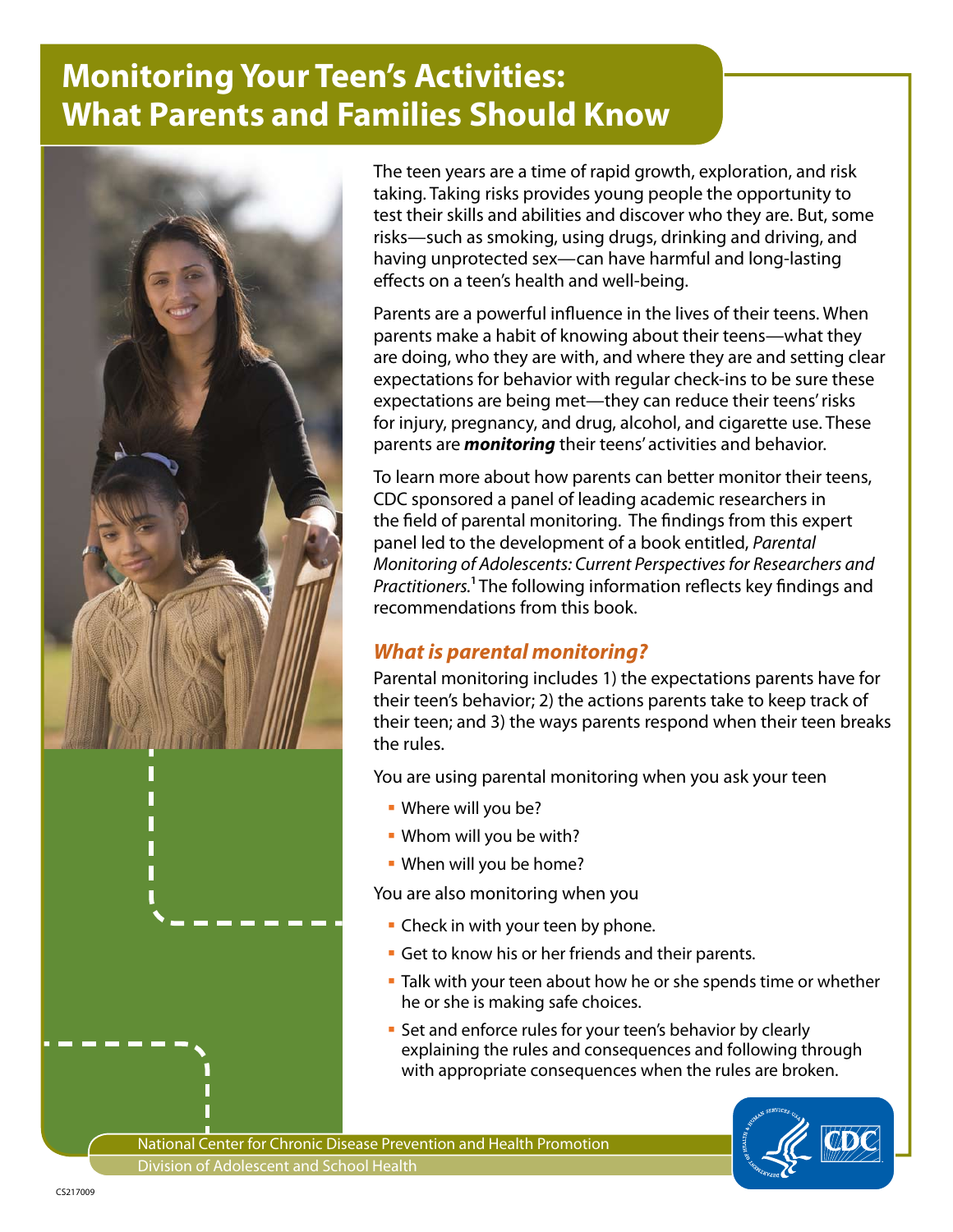Monitoring should start in early childhood and continue throughout the teen years, evolving as children grow and mature. As children develop into teenagers, adults might view them as more independent and less in need of monitoring. But, consistent monitoring throughout the teen years is critical—teens' desire for independence can bring opportunities for unhealthy or unsafe behaviors.

### *Does parental monitoring make a difference?*

Yes. Research shows that teens whose parents use effective monitoring practices are less likely to make poor decisions, such as having sex at an early age, smoking cigarettes, drinking alcohol, being physically aggressive, or skipping school.<sup>2–6</sup> Clear communication about your expectations is especially important. Research shows that teens who believe their parents disapprove of risky behaviors are less likely to choose those behaviors.<sup>1</sup>

# *What can parents do to monitor their teens effectively?*

The following are some steps you can take to monitor your teen and help protect him or her from risky behaviors:

- **Talk with your teen about your rules and expectations, and explain** the consequences for breaking the rules.
- **Talk and listen to your teen often about how he or she feels and** what he or she is thinking.
- **Know who your teen's friends are.**
- **Talk with your teen about the plans he or she has with friends, what** he or she is doing after school, and where he or she will be going.
- Set expectations for when your teen will come home, and expect a call if he or she is going to be late.
- **Ask whether an adult will be present when your teen is visiting a** friend's home.
- **Get to know your teen's boyfriend or girlfriend.**
- Get to know the parents of your teen's friends.
- **Talk with your relatives, your neighbors, your teen's teachers, and** other adults who know your teen. Ask them to share what they observe about your teen's behaviors, moods, or friends.
- **Watch how your teen spends money.**
- **Keep track of how your teen spends time online, and talk about** using the Internet safely.
- **Pay attention to your teen's mood and behavior at home, and** discuss any concerns you might have.
- **If your teen does break a rule, enforce the consequences fairly and** consistently.
- **Make sure your teen knows how to contact you at all times.**



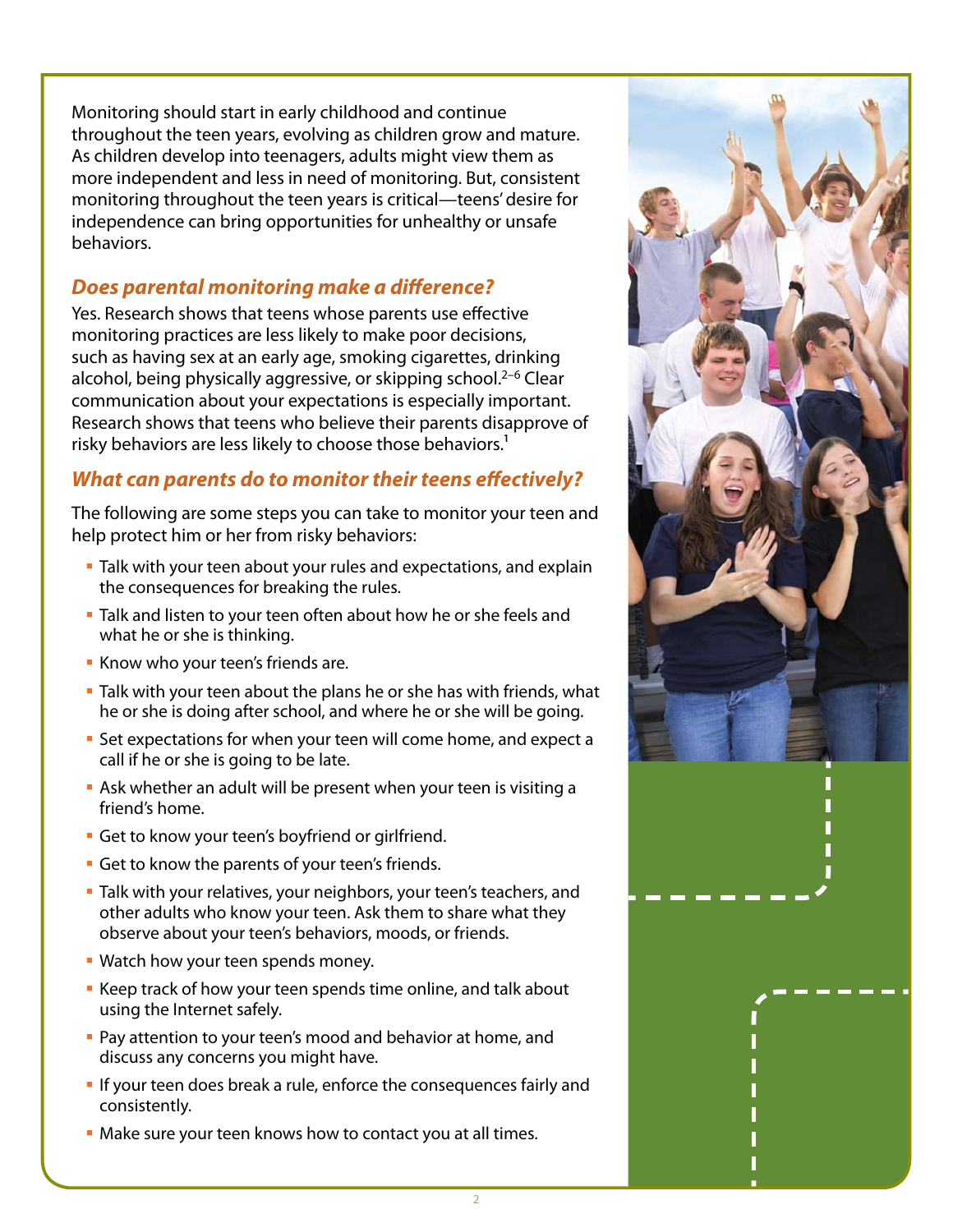### **For more information**

CDC scientists and other practitioners researched the effectiveness of parenting interventions aimed at reducing adolescent risk behaviors. For example, the resource, *Parental Monitoring of Adolescents: Current Perspectives for Researchers and Practitioners*, provides research and techniques for productive supervision within the home.

> http://cup.columbia.edu/book/978-0-231-14080-5/ parental-monitoring-of-adolescents



# П П

П

### *How can parents be successful at monitoring their teens?*

Parental monitoring works best when parents have good, open, and caring relationships with their teens. Teens are more willing to talk to their parents if they think their parents can be trusted, have useful advice to offer, and are open and available to listen and talk. Teens who are satisfied with their relationships with their parents tend to be more willing to follow the rules.

You can promote a caring relationship with your teen by listening, asking questions, asking for opinions, offering support and praise, and staying involved in your teen's life.

### *How can busy parents monitor their teens?*

As a parent, you face many competing demands on your time. Work or other activities can keep you away from home and limit monitoring of your teen. To help bridge this gap, you can use e-mails, text messages, and phone calls to check in with your teen. You can also seek the support of other family members, friends, and school staff to help monitor your teen's activities and behavior. Teens who have a variety of adults supervising and monitoring their activities may be even less likely to engage in unhealthy and unsafe behaviors.